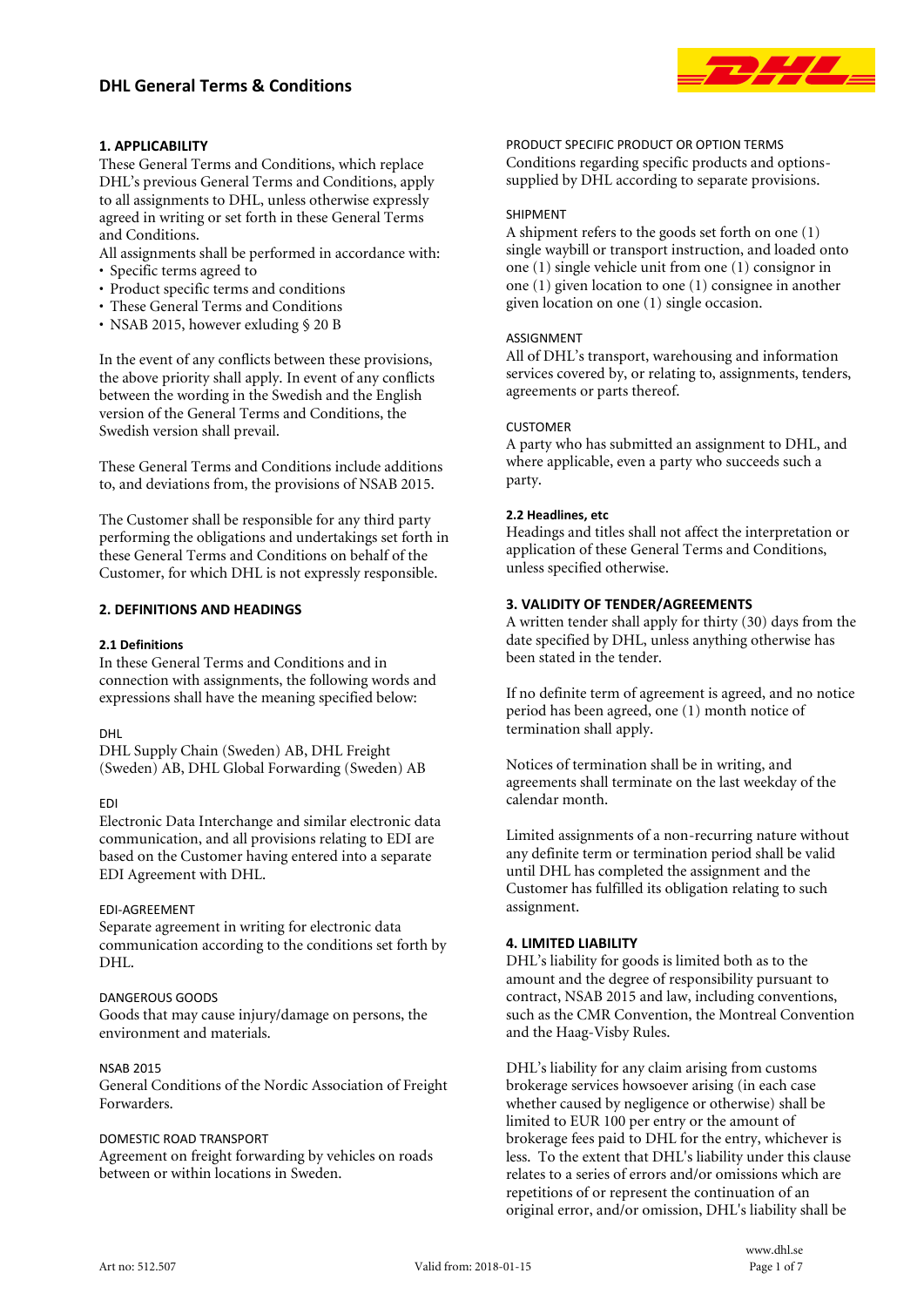# **DHL General Terms & Conditions**



limited to 5,000 SDR in the aggregate of any one year (12 month period) commencing from the time of the making of the original error, and/or omission.

In light of the limitations of liability applied by DHL, DHL recommends that the Customer arrange cargo insurance to protect its own and other's interests.

DHL can arrange cargo insurance, after written agreement.

## **5. CLAIMS**

Any visible damage, reduction or loss shall be reported immediately upon the receipt of the goods, and be noted on the transport document or in another document. The notation shall be verified by DHL's representative.

The Consignee shall upon receipt of the goods immediately check them for hidden damages. Hidden damages shall be reported to DHL as soon as possible, but not later than seven (7) days after the receipt of goods that have been warehoused or transported by road, and not more than fourteen (14) days after the receipt of air cargo goods, and not more than three (3) days after the receipt of goods transported by sea. DHL shall not be held liable for hidden damages that become apparent in connection with transport in the event these goods were previously transported or handled in a similar manner, and had not been checked for concealed defect prior to the commencement of the most recent transport.

DHL shall not be liable for damage or loss occurred during consecutive transports if DHL can demonstrate that it is probable that the damage did not occur during the time when DHL, or a party for whom DHL is responsible, held the goods in its custody.

Claims regarding delay shall be made as soon as possible, and pursuant to the laws governing the form of transport in question.

Pick-up times are preliminary and not guaranteed.

The Customer and Consignee are responsible for limiting any damages to the goods.

If DHL has paid the full value of the goods as compensation for a claim, DHL may take over title to the goods if DHL so desires.

## **6. CLAIMS ASSISTANCE**

DHL's obligations pursuant to Section 9 of NSAB 2015 shall be limited to notifying claims, and information to the Customer about such claims.

## **7. VALUE ADDED TAXES/CHARGES**

Value added tax and other taxes and charges according to law shall be added to the price.

Rent, customs, clearance costs and other charges are billed according to outlays and outlay fees (see also Section 8. Terms of payment).

## **8. TERMS OF PAYMENT**

If DHL has permitted payment subsequent to delivery, the payment must be received by DHL no later than ten (10) days after the date of the invoice. In the event of a delay in payment, DHL shall be entitled to charge penalty interest, calculated according to the interest rate applied by DHL as stated on the invoice, as well as reminder fees charged by DHL, and other charges and reimbursements to which DHL may be entitled by law.

If DHL has invoiced another party, according to directives from the Customer, and timely payment has not been made, the Customer shall be liable, immediately upon the receipt of an invoice, to pay DHL the invoiced amount, as well as penalty interest, invoice fees and reminder fees.

Even though DHL has permitted payment subsequent to delivery against invoice, the Customer shall be obliged, upon the request of DHL, to make advance payments for freight and other costs that relate to the assignment, in the event of perishable goods, or goods the value of which would not definitely cover freight and other costs.

If a customer objects to part of an invoice, the part not in dispute shall be paid as provided above. In the event of an unjustified complaint, the Customer shall pay penalty interest, fees and reimbursement for the remaining of DHL's expenses.

In paying for an assignment performed by DHL, the Customer may not withhold payment or effect a set off against DHL, regardless of the origin of the claim, without prior written consent by DHL.

## **9. PRICE ADJUSTMENTS**

Unless otherwise stated, the price shall be based on the conditions set forth in writing for the assignment. If these conditions have not been satisfied, DHL shall be entitled to modify the conditions of the assignment.

In the event that DHL's costs for the assignment or a part of the assignment should increase as a result of conditions beyond the control of DHL, and which DHL could not reasonably have foreseen, DHL shall be entitled to adjust the price so as to compensate itself for such a cost increase. Such cost increases may result from events such as currency fluctuation, new or changed national/local levies, labour market conflicts and changes in fuel prices.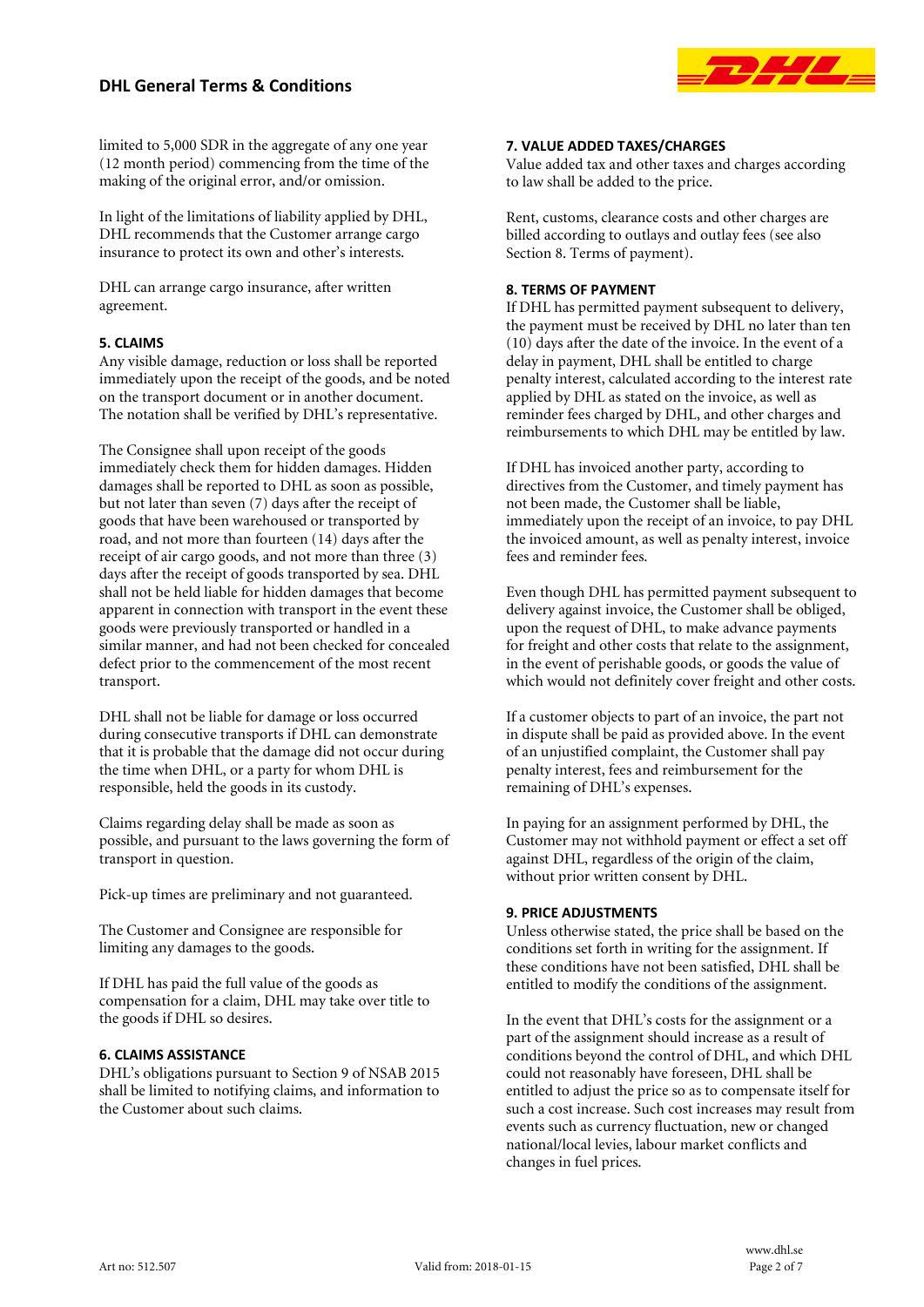

## **10. GOODS NOT ACCEPTED**

Assignments will not be accepted for carriage for goods consisting of living or dead animals, corpses or cremated remains, hazardous waste, cash, securities or personal effects and/or furniture being moved. (Terms of payment)

## **11. DANGEROUS GOODS AND OTHER GOODS REQUIRING A SEPARATE AGREEMENT**

Dangerous goods, inflammable and explosive substances, goods that are sensitive to temperature, weapons, waste, valuables (e.g. art, antiques and jewels), living plants, perishables, tobacco, alcohol, goods sent COD (international), as well as goods subject to legal restrictions on import to, or export from, Sweden, or on domestic carriage, will only be accepted for carriage upon a written agreement.

In the case of Class 1, 6:2 and 7 ADR goods, assignments for carriage will be accepted upon agreement, subject to a separate price for each individual transport.

In the case of multilateral agreements pursuant to ADR, assignments will be performed only as full cargo.

In the case of assignments involving the ADR/DGR/RID/IMDG code (Dangerous Goods Regulations) the national rules and regulations for each country shall apply. The Customer shall inform DHL in advance and not later than in conjunction with the booking of this kind of assignment and that the goods in whole or in part are subject to the Dangerous Goods Regulations.

If the assignment, in whole or in part, consists of dangerous goods, separate documents shall be used for the dangerous goods. The Customer shall be responsible for having the goods declared according to the compulsory rules for the means of transport in question (ADR/DGR/RID/IMDG), for applying to every parcel the label required by the Dangerous Goods Regulations, and in the case of transport assignments, for annexing a transport card for each type of goods in the languages of the countries concerned, pursuant to those rules. In the case of transport assignments involving maritime transports, the declaration shall be supplemented by information on Marine Pollutant (MP). The consignor shall be charged a separate fee for transport assignments that involve these rules. Deviations from schedule may occur in the case of transport assignments involving dangerous goods.

DHL carries out warehousing assignments regarding dangerous goods only after a written agreement. Special laws and regulations apply to warehousing assignments of flammable and explosive goods. The Customer shall specifically inform DHL in advance in the event a warehousing assignment will, in whole or in part, involve dangerous goods, and shall be responsible for providing detailed information and classification.

## **12. SPECIFIC CONDITIONS FOR TRANSPORT ASSIGNMENTS**

### **12.1 Ordering and Booking**

Transport assignments will be accepted once DHL approves the order and acknowledges this by means of a dated document, or electronically transferred information, as agreed, and once DHL receives the goods along with a correctly completed freight document and/or transport instructions.

Booking of transport or submission of goods, including transports with time guarantees, shall be subject to the conditions specified in advance by DHL or confirmed by DHL in each case.

The conditions for each given product apply to booking, loading and unloading times.

## **12.2 Means of Transport, Traffic Conditions, Places, etc**

DHL has the right to choose the means of transport, the type of vehicle, the transport route, as well as to send the goods with or without intermediate loading.

Terms for assignments offered or accepted by DHL for transport assume that there will be freely moving and uncongested traffic, and that the entire transport route (including the place of loading and unloading) consists of accessible road/navigable waterway/flight path permitted by the law of the countries in question. DHL can provide information regarding any limitations that may apply for a given place and/or country.

## **12.3 Packaging Material**

The goods shall be packaged in such a way so as to withstand normal transport-handling (including automated sorting) and stowed for the type of transport intended, and not cause damage to other goods. DHL shall not be liable for any damage resulting from the absence of, or defects in, packing material or other packaging.

**12.4 Load Carriers Available To the Customer or Consignor**

Unless DHL has undertaken to arrange for the loading of goods, the Customer shall be responsible for the stowage and securing of the goods according to the national laws and regulations of each country. When required to do so, the Customer shall also prepare cargo stowage and securing certificates in compliance with the rules for the means of transport, e.g. Container Packing Certificate (CPC) for maritime transport in the applicable shipping region.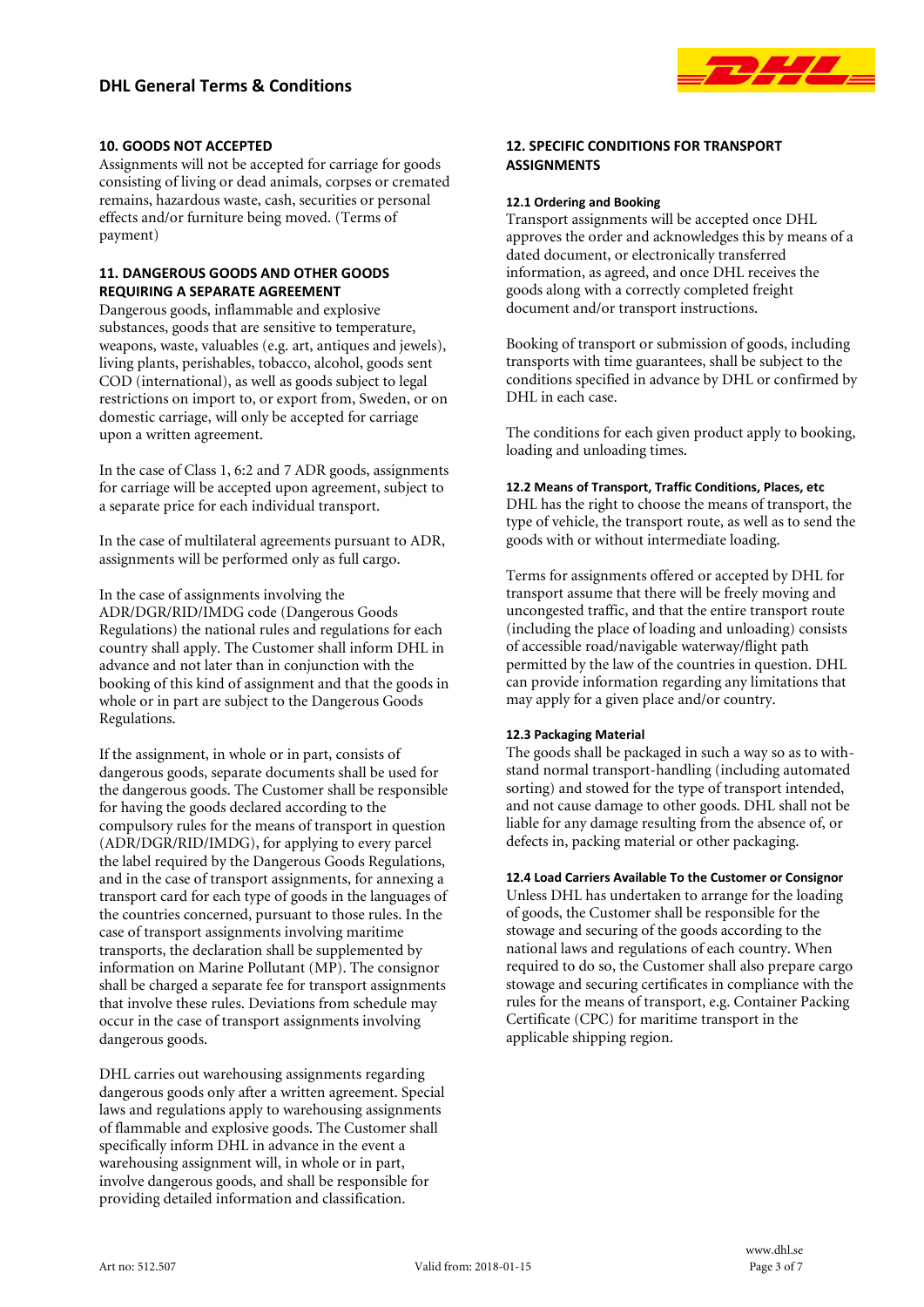

### **12.5 Transport Documents and Addressing of Goods (Parcel Labeling)**

The Customer shall be liable for the information included in transport documents, as well as for any costs that arise as a result of incorrect and/or incomplete information. DHL shall be entitled to compensation for incorrectly issued address labels or incorrectly issued freight documents or other documents that relate to the assignment.

The Customer shall ensure that there are correct and complete waybills and/or transport instructions for every shipment, with the transport documents supplied or approved by DHL, and the address displaying the delivery address according to the national standard for transport labels. Shipments to countries outside the EU require, in addition:

- A commercial invoice with exporter declaration and certificate (EUR/GSP)
- Customs export clearance at the consignor's customs inspection facility
- Comprehensive document (ED)
- Any additional documents required in individual cases (e.g. licenses and certificates)

## **12.6 Price and Price Calculations**

Prices include the services and undertakings set forth in the tender and/or agreement. In the absences of a tender or an agreement, the Customer shall be charged according to the DHL price calculation rules in effect at the time in question.

The freight prices are calculated according to the DHL weight and/or volume rules in effect at the time in question for the product concerned.

## **12.7 Freight Payment and Cost Allocation**

The Customer shall be responsible for submitting written instructions regarding the freight terms to the consignor and/or consignee and DHL. For cross-border traffic, the Customer shall include in its way-bill and/or transport instructions the cost allocation between the consignor (seller) and the consignee (purchaser) to ensure the correct allocation of freight and/or other costs that arise during the transport. The Customer shall be liable for all costs resulting from the consignee or other party's failure to pay, credit-worthiness, errors in freight documents, in-correct address label, or for an incomplete delivery address, failure of the consignee to accept the goods and the decision of a governmental authority regarding the goods.

## **12.8 Booking Deviation/Deadfreight**

If the booked amount of the goods does not accord with the amount submitted, DHL reserves the right to compensation for the additional costs or lost freight income.

The cancellation of a transport assignment shall be deemed a booking deviation (deadfreight) unless DHL approves the cancellation.

## **12.9 Transport Times**

DHL transports according to DHL transport schedules and/or sailing lists shall not be considered to be transports with a time guarantee pursuant to NSAB 2015. Time guarantees only apply if DHL in writing or in its tender to the Customer has agreed to perform the transport with a time guarantee. Any requests by the Customer or conditions relating to the time of delivery included in waybills, for example, are not binding on DHL. Errors in freight documents or similar documents or incorrect address labels or an insufficient delivery address (e.g. PO Box address) mean deviations from transport schedules.

Restrictions in transport schedules may occur in conjunction with holidays and during vacation periods. Deviations from transport schedules may occur in conjunction with transport of dangerous goods, temperature sensitive goods and goods with absence of, or defects in, packing material or other packaging.

With deviation from § 7, § 15 and § 19 of NSAB 2015, DHL is not liable for delay in pick-up.

## **12.10 Liability of Subcontractor**

If DHL assumes responsibility as carrier, the Customer may only direct economic claims due to damage, reduction, loss or delay against DHL, and not against any sub-contractor acting on behalf of DHL.

## **12.11 Liability for Warehousing In Connection With Transport**

DHL's liability as a carrier will end no later than fifteen (15) calendar days after notice by DHL to the person who is entitled to receive the goods that the goods have arrived, or after a written notice of this to the address specified by the Customer.

Thereafter, the liability provisions in Section 15, Special conditions regarding warehousing shall apply.

For domestic road transports, DHL assumes additional responsibility to that set forth in NSAB 2000, as follows. However, the terms and conditions for additional responsibility do not apply to domestic transports that comprise a component of cross-border transport. The regulations of the CMR Convention (SFS 1969:91) apply primarily to such transports.

## **13. ADDITIONAL PROVISIONS FOR DOMESTIC ROAD TRANSPORT**

For domestic road transports, DHL assumes additional responsibility to that set forth in NSAB 2015, as follows. However, the terms and conditions for additional responsibility do not apply to domestic transports that comprise a component of cross-border transport.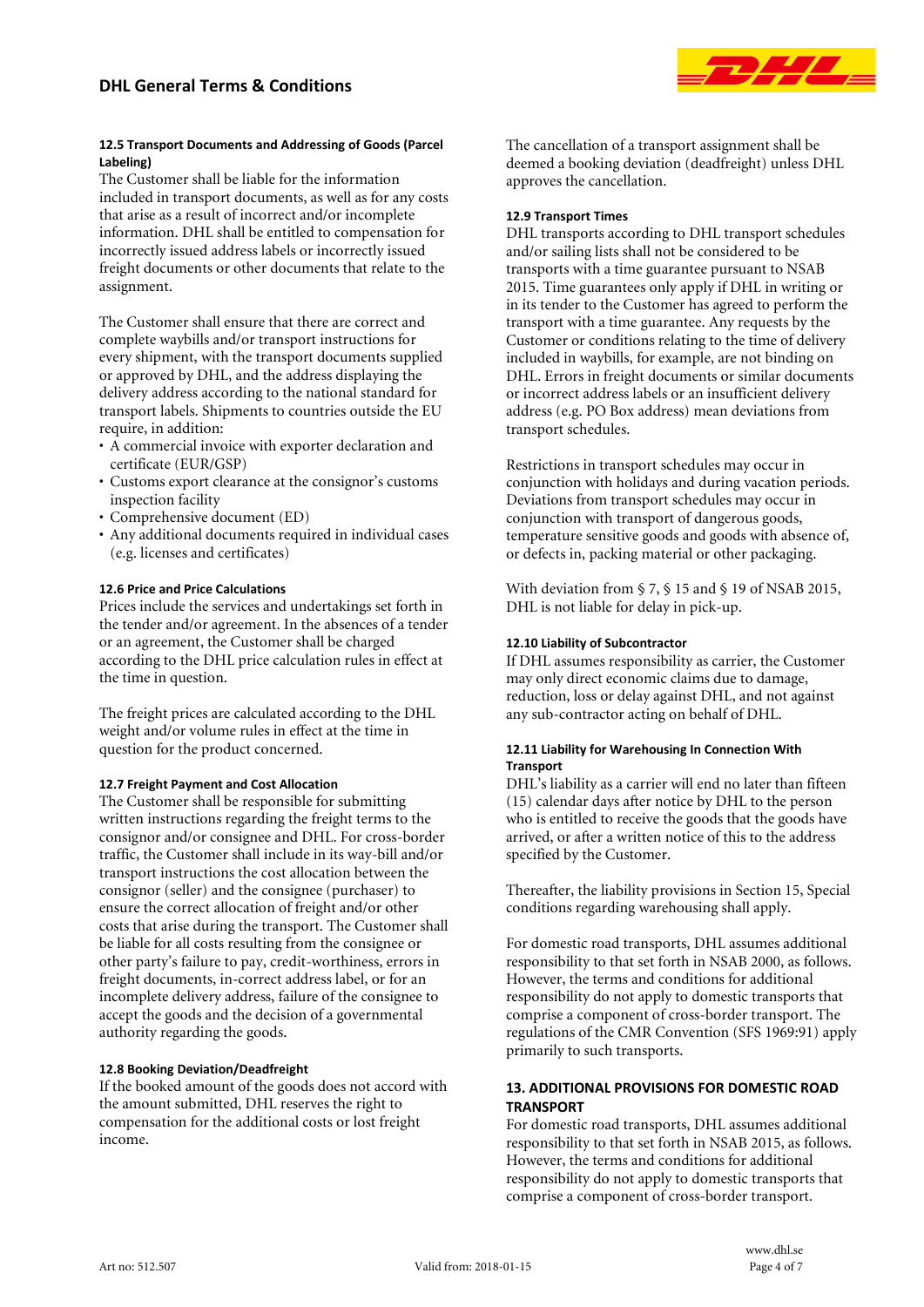# **DHL General Terms & Conditions**



The regulations of the CMR Convention (SFS 1969:91) apply primarily to such transports.

## **13.1 Temperature-Controlled Domestic Road Transport**

For temperature-controlled domestic road transport (Termo option), DHL is responsible for damage directly resulting from the temperature of the cargo area not being kept within the interval agreed.

However, DHL is not responsible if the goods are handed over to DHL in such a condition – such as rotten or old – that they cannot survive such a transport. The consignor is responsible for ensuring that the temperature of the goods before loading is within the temperature interval agreed for the transport. Claims about damage to goods caused by incorrect temperature interval in the cargo area are to be made when the goods are delivered.

## **13.2 Cause of Damage**

The liability for domestic road transport also applies to damage to goods resulting from traffic accident, fire or theft.

## **13.3 Domestic Liability**

For package transports within Sweden (DHL PAKET and DHL SERVICE POINT) liability is limited to 500 SEK per gross kilo for that part of the consignment that has been lost, reduced or damaged.

For single consignments and bulk goods within Sweden, liability is limited to 150 SEK per gross kilo for that part of the goods that has been lost, diminished or damaged, in accordance with domestic road transport legislation.

If forwarding involves the use of another method of transport where the goods are loaded on a truck or other cargo vehicle, reduction in responsibility does not apply for damage, reduction or loss that could only have occurred during, and as a result of, such a forwarding method.

## **13.4 Right of Use**

In domestic road transport, the consignor has the right of use of the goods until the goods have been delivered to the consignee, or placed at the consignee's disposal at the designated place. From that point in time, the consignee has the right of use.

## **13.5 Obstacle to Delivery of the Goods**

If delivery of goods transported by domestic road transport is not possible due to an obstacle, and the consignor does not provide the necessary instructions how to handle the goods, DHL shall be entitled to sell the goods:

- immediately, if the goods are liable to spoil, or rapidly deteriorate, or where warehousing would be excessively costly, or
- after sixty (60) days, for other goods, from the date the goods were received for forwarding.

Wherever possible, DHL will inform the consignor in advance of the sale of the goods.

After deduction of DHL's costs resulting from the transport assignment, and other costs for warehousing and sale of the goods, the amount shall be placed at the consignor's disposal without delay, providing the consignor's address is known to DHL.

If the consignor's address is unknown, and makes no claim for the proceeds within one (1) year of the date of the sale, DHL shall be entitled to keep the proceeds.

## **13.6 Insured Goods**

Where damage, reduction or loss can be compensated under a separate insurance policy, DHL's obligations to the entitled party are set forth in NSAB 2015.

## **13.7 Delay**

In domestic road transport, the Customer is entitled to compensation if goods are lost or delivery has not been made within thirty (30) days from the time the goods should have reached the destination.

## **14. LIABILITY AS INTERMEDIARY**

When acting as intermediary, DHL's liability will be according to NSAB 2015.

## **15. SPECIAL CONDITIONS FOR WAREHOUSING ASSIGNMENTS**

## **15.1 Warehousing Assignments**

DHL only conducts warehousing assignments by special agreement or pursuant to 12.11 "Warehousing in connection with transport". The following additional provisions apply for warehousing assignments.

## **15.1.1 Nature of the Goods**

Assignments concern the handling of goods specified by the Customer and approved by DHL. Other goods of a similar type, covered by or part of the Customer's range, can form the basis of an assignment on condition that (i) the Customer has previously informed DHL in advance and in writing, and DHL has accepted in writing, (ii) that DHL's handling is not made significantly more difficult or expensive because of this, and (iii) the nature or scale of the goods do not involve greater risk of damage to DHL than the original goods.

If the nature of warehoused goods means they could harm property or people, the Customer must remove the goods at once.

If the goods require handling that deviates from normal handling of similar goods, or if the Customer requests special handling of the goods in an assignment, the Customer must inform DHL of this in good time in writing. DHL must approve special handling.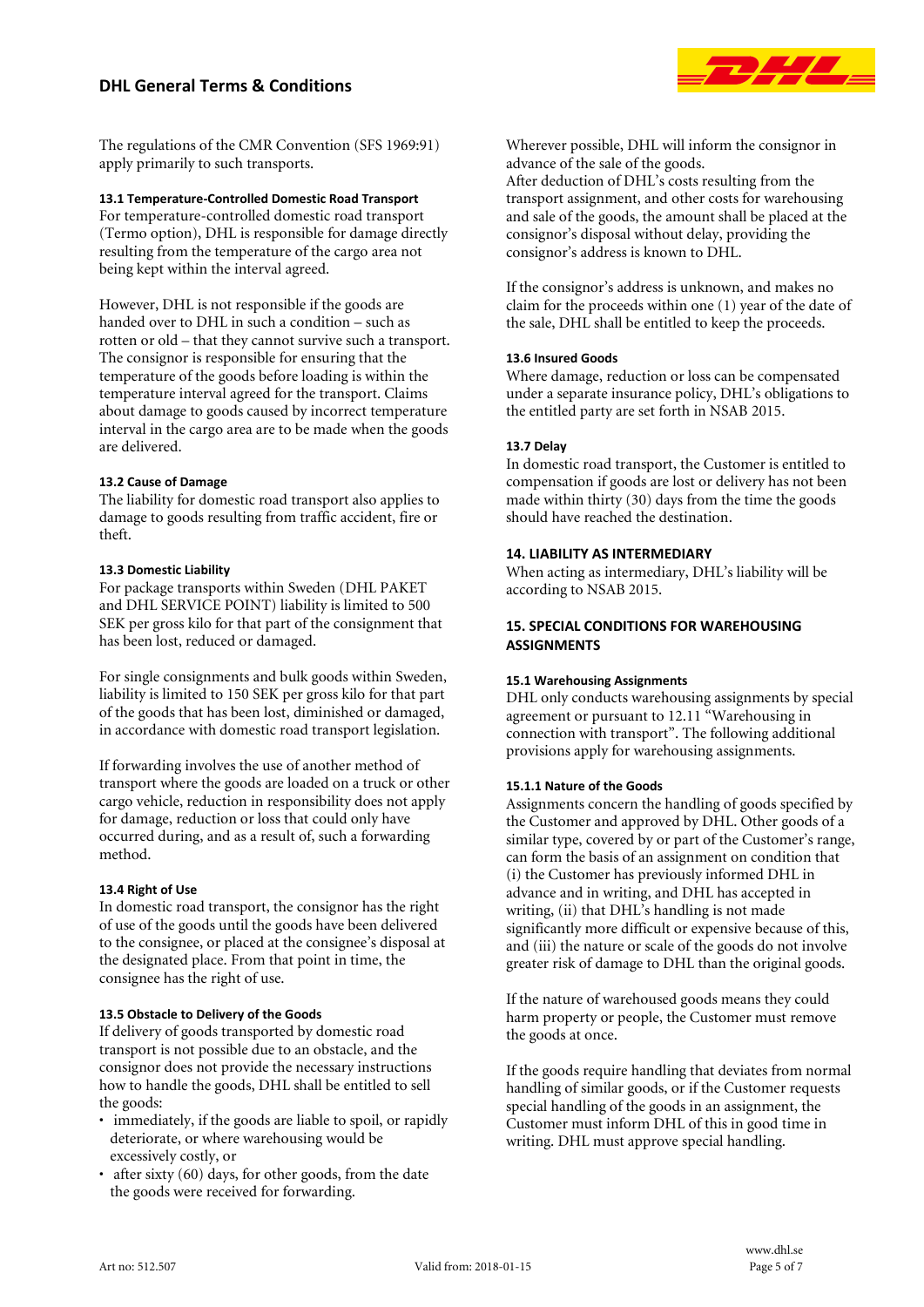# **DHL General Terms & Conditions**



### **15.1.2 Instructions**

If the Customer has not provided specific instructions about the warehousing of goods that have been approved by DHL, then DHL is entitled to freely choose amongst various warehousing methods, conditional to DHL exercising due care.

### **15.1.3 Information**

By the time the goods are left for warehousing, at the latest, the Customer shall inform DHL of the address for communication regarding the goods and from where instructions are to be received, and to immediately inform DHL of any changes to this. DHL and the Customer shall provide such information

to each other that is necessary or reasonably required for the fulfilment of the assignment.

The Customer shall inform DHL well in advance about changes to the warehousing volume, capacity requirements and anything else that is important to DHL.

#### **15.1.4 Reception of Goods and Stock Counts**

DHL shall check and sign for whole consignments, without any liability for content and non-visible damage.

Only by special agreement is DHL to conduct a complete stock count of the warehouse on request of the Customer. DHL shall supply the Customer with the result of the stock count within five (5) working days of the completion of the stock count. If the Customer has not submitted a complaint in writing to DHL within five (5) working days of receipt of the stock count, the Customer is regarded as having approved the results provided by DHL.

#### **15.1.5 Insurance and Liability**

Contrary to the second paragraph of § 25A of NSAB 2015, the Customer shall take out insurance against fire, water and burglary, based on the invoice value of the goods on warehousing +10%.

For loss, reduction or damage of the goods not covered by the insurance as above, or when such insurance has not been taken out, DHL is liable for error or negligence on condition that the liability complies with NSAB 2015. However, liability is limited to SDR 8.33 per gross kilo of that part of the consignment that is lost, reduced or damaged. Irrespective of the type of damage, DHL shall never be obliged to pay more than SDR 50,000 per incident of damage.

The Customer is responsible for a 0.05% excess self insurance of the value of the goods flow per twelvemonth period. DHL is responsible for the surplus part during the same twelve-month period. The value shall be calculated on the book value of the goods in the DHL warehouse excluding taxes, charges, customs duties, etc. At stock count it's the value of the stock count's net difference which is the basis for the liability calculation.

Compensation for lost or damaged goods is calculated on the latest book value of the goods in the DHL warehouse, with the addition of the Customer's actual warehousing and transport costs and other verified expenses for warehousing and transport of the goods in question. Compensation for reduction of goods is calculated on the same principles as above for that part of the goods that has been lost or damaged. DHL's liability is limited to the amount of compensation that would have been paid if all the goods had been lost or damaged or, if only a part of the goods had decreased in value by damage, if this part had been lost.

DHL's liability for delay arises when the time for completion of the assignment, or part thereof, exceeds what can be regarded as a reasonable time with regard to agreed terms and conditions and general circumstances. However, DHL's liability is limited to an amount corresponding to the relevant part of the assignment, a maximum of 50% of one (1) Basic Amount according to the Swedish National Insurance Act.

#### **15.1.6 Early Termination of Warehousing Assignment**

In those cases where DHL's liability insurance provider terminates the insurance agreement with DHL, or requires modifications to the insurance conditions,  $DHL$  is entitled to terminate the agreement three  $(3)$ months after notifying the Customer in writing, or to demand the modifications required by the insurance provider's action.

If the Customer violates the agreement, and an assignment is terminated early as a result, the Customer shall pay compensation to DHL for lost fees, irrespective of who terminates the agreement. Compensation shall comprise an amount corresponding to the fixed charges that are to be paid from the time of the violation to the time when the assignment was to end according to its terms. The Customer shall also compensate DHL with an amount corresponding to the total, variable fees per month over the same period. If these cannot be calculated, the monthly average of invoiced variable fees during the time the assignment was being conducted, with deduction for direct costs in the period in question that DHL could reasonably have avoided without significant cost or risk. In the above case, if the assignment applies until further notice, the agreed period of termination shall be regarded as the remaining term of the agreement.

Apart from the fees above, DHL is also entitled by law to compensation for damages.

#### **15.1.7 Transports in Association with Warehousing Assignments**

Transports are only included in warehousing assignments when this is agreed in writing between DHL and the Customer.